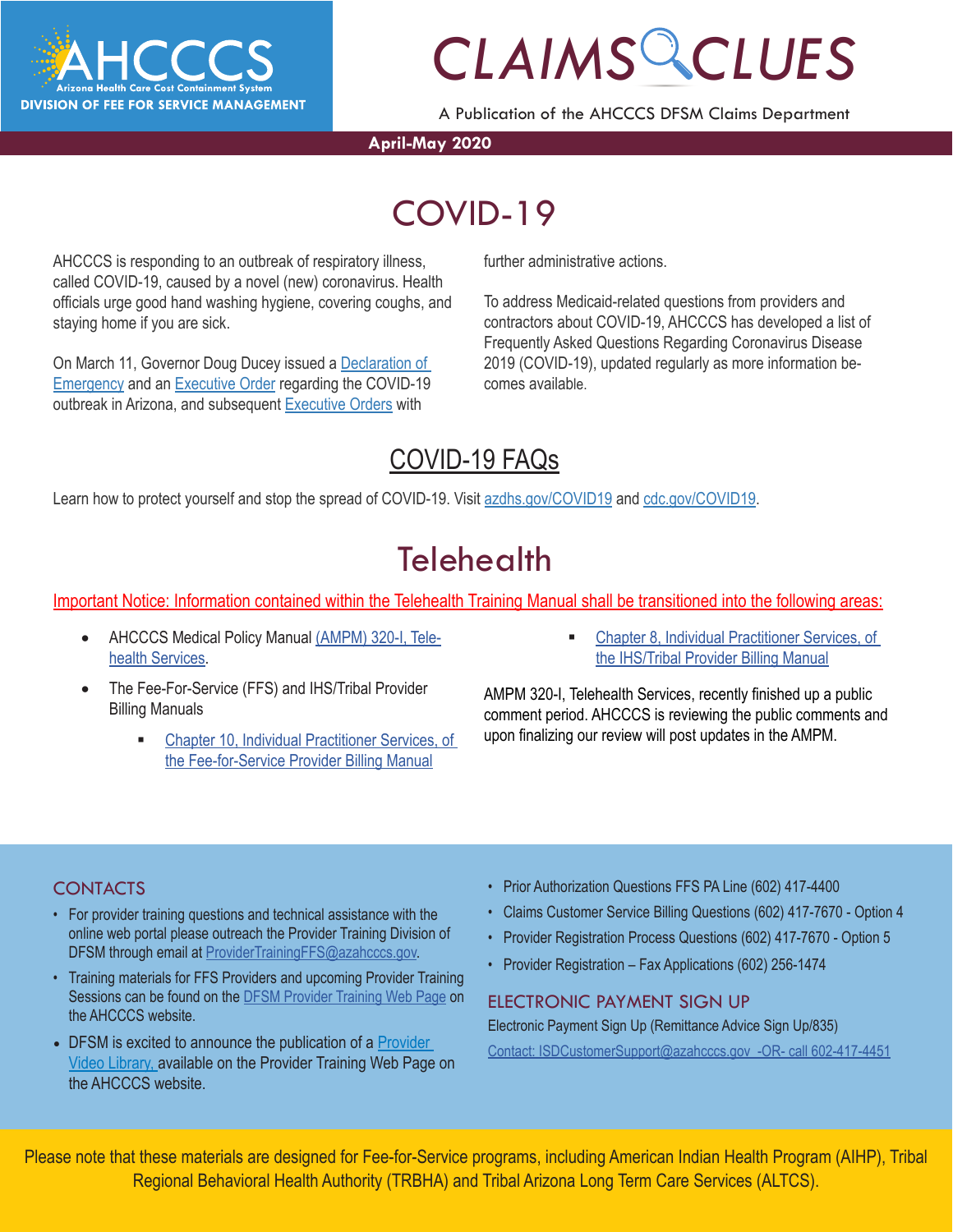### **FVV**

In the summer of 2020 AHCCCS anticipates the implementation of Electronic Visit Verification (EVV) for Direct Care Worker Agencies.

Electronic Visit Verification (EVV) is mandated for all Medicaid personal care and home health services that require an in-home visit by a provider. EVV is a system in which a Direct Care Worker Agency (DCWA) will be equipped with an electronic device, similar to a smart phone, and utilize this device from the initial visit to a member's home until the visit's conclusion.

EVV is required for all AHCCCS registered Direct Care Agencies; therefore, these providers must participate in any and all upcoming meetings relating to the EVV implementation.

If you have any questions, or concerns regarding EVV please visit the [Arizona Medicaid EVV website](https://www.azahcccs.gov/AHCCCS/Initiatives/EVV/
).

Contact us directly at [TribalALTCSinfo@azahcccs.gov](mailto:TribalALTCSinfo@azahcccs.gov) if you have other questions/concerns.

### APEP (AHCCCS Provider Enrollment Portal) Update

AHCCCS Provider Enrollment Portal (APEP) to Launch August 31st, 2020.

In late August of 2020, the AHCCCS provider enrollment process will move from a manual, paper-based system to a new, online system called the AHCCCS Provider Enrollment Portal (APEP). The new online system will allow providers to:

- Enroll as an AHCCCS provider.
- Update information (such phone and addresses).
- Upload and/or update licenses and certifications.

This change, from a manual process to a new, automated system will streamline the provider enrollment process. Initial applications will be processed more quickly and changes to current enrolled providers will all be completed online.

The portal is expected to be available August 31st, 2020.

For more information and Frequently Asked Questions please visit the [AHCCCS Provider Enrollment Portal web page](https://www.azahcccs.gov/PlansProviders/NewProviders/APEP.html).

Forward [this email subscription form](https://visitor.r20.constantcontact.com/manage/optin?v=001gF-kjPbNwUnRFFFq915Hq0WaTObiteBdiPD_exzc-3iA39q3tDlq4vxb4ZqhZVAL3tqPSPiIoSBS4mUOeQFk7lGeXc_xo2F3UJRa8hvzs0wN-y6AVu_XoCBZf_9AZNbdgjy41DHAIXBLBqjMd5rPsCukG5_uVcEvK8IQSVCBC1Ta6fhiWKDdhFcvMY5-PE-TPDmvIw2ULqYVFfk1RGPmKN6WrANGFSnw) to anyone who would like to receive email updates regarding Provider Enrollment and the new portal.

If you have questions please contact Provider Enrollment at:

- If you have questions please contact Provider Enrollment at:
- 1-800-794-6862 (In State Outside of Maricopa County)
- 1-800-523-0231 (Out of State)

### AIMH (American Indian Medical Home)

#### **What is the AIMH?**

- The American Indian Medical Home is a care management model that puts American Indian Health Program (AIHP) members at the forefront of care.
- AIMHs help address health disparities between American Indians and Alaskan Natives in Arizona by enhancing case management and care coordination.
- AIHP enrolled members can select an AIMH when they access a participating AIMH provider or by contacting AHCCCS Division of Member Services.
- Members who join the AIMH can do so voluntarily and will have the choice to decline participation, dis-enroll or switch AIMHs at any time.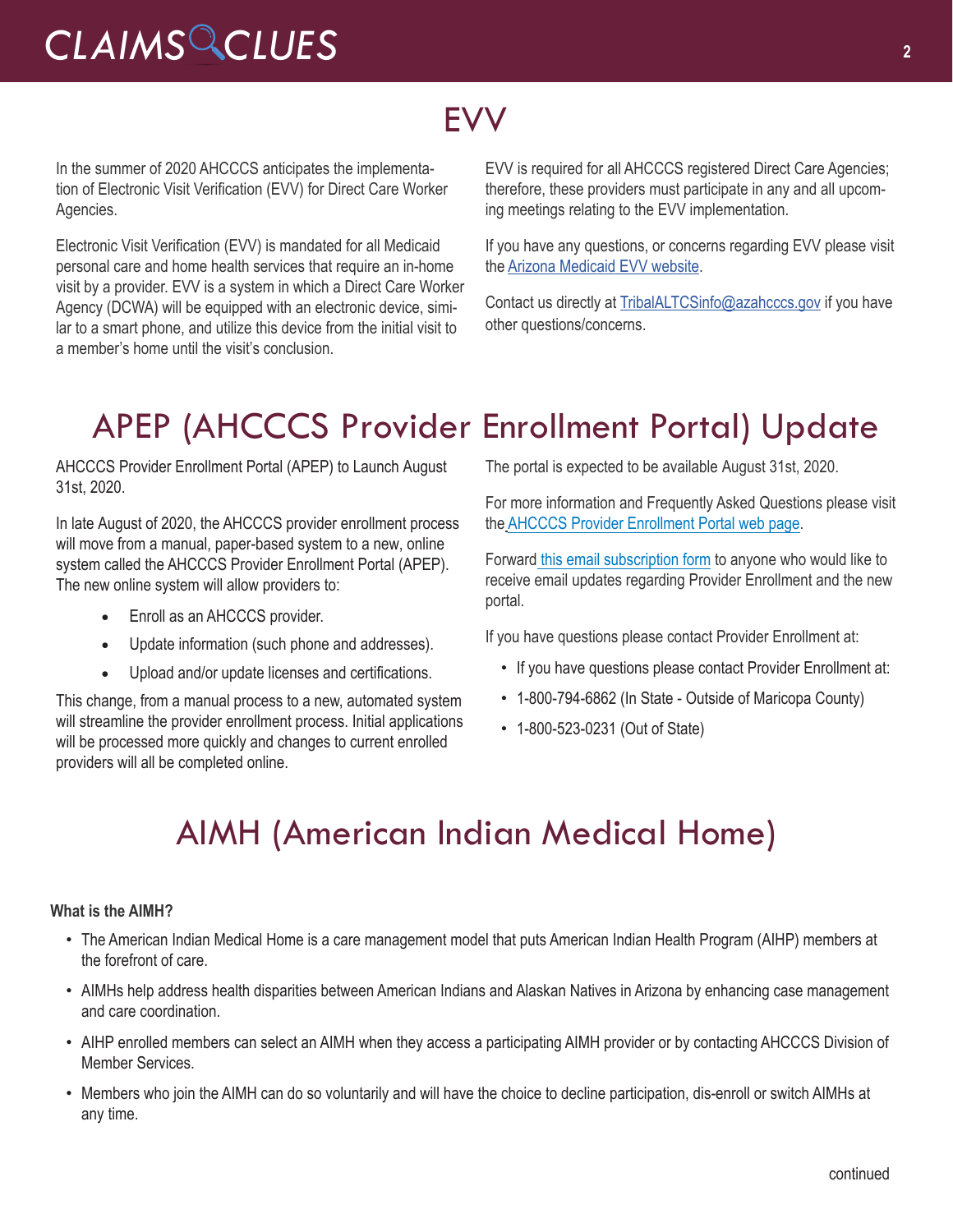### AIMH (American Indian Medical Home) Continued

**Becoming an American Indian Medical Home is a simple process that we are able to assist you with.**

- Facilities who choose to become an American Indian Medical Home will receive a prospective per member per month (PMPM) rate for services provided by their medical home.
- Payments are dependent upon the AIMH tier level selected. Tier levels include annual rate increases.

#### **First Tier Level AIMH**

- Primary Care Case Management Services
- 24 hour telephonic access to the care team

### **PMPM Rate: \$15.18**

### **Second Tier Level AIMH**

- Primary Care Case Management Services
- 24 hour telephonic access to the care team
- Diabetes Education

### **PMPM Rate: \$17.46**

### **Third Tier Level AIMH**

- Primary Care Case Management Services
- 24 hour telephonic access to the care team
- Participates bi-directionally in the State HIE

#### **PMPM Rate: \$23.76**

#### **Fourth Tier Level AIMH**

- Primary Care Case Management Services
- 24 hour telephonic access to the care team
- Diabetes Education
- Participates bi-directionally in the State HIE

#### **PMPM Rate: \$26.05**

### **What are the Provider Requirements?**

- Be a qualified IHS or Tribal 638 facility.
- Enter into an AIMH Intergovernmental agreement (IGA).
- Provide members 24 hour telephonic access to the care team.
- Obtain Primary Care Case Management (PCCM) accreditation.
- Dependent upon AIMH tier level participation:
	- Provide diabetes education
	- Participate bi-directionally in the State Health Information Exchange (HIE)

**You can take the easy steps to become an American Indian Medical Home today, and we can assist you along the way.**

Below are a few examples of organizations that provide accreditation for PCCM:

[The National Committee for Quality Assurance \(NCQA\)](http://r20.rs6.net/tn.jsp?f=001c4u841r3hNNLxU4t3RrHfSpYmEBh5Y_A1vA1MPN1Jg51yWiV9z0nLU2IelXQ2Y9P869eOPKUNzu7qm0_8LVeWH2_4M1dKIHICbgtP2YWZ-q2cCad3_NLyFXiUxzgICq7CdeVq-SpYSQ5_NrSjp-Msj167klfoptS3ZNSz1bzPM1HRtUMurJ41qq2TAZ3ndTjkIs8LGvsbqpdWc9vRUoYHsaYb0UQYkXdSZcZDbcFdQk=&c=1CLFW9e6VPcm6vzz7X_xMBLlA34UcrfVDcyCf0ePscPEhCMfpatbZA==&ch=pCIDX059aAeigkkBEGg8DAO5QLHkINMcOxRPgGIEOLzG4kDttBLszA==)

[The Joint Commission PCMH Accreditation Program](http://r20.rs6.net/tn.jsp?f=001c4u841r3hNNLxU4t3RrHfSpYmEBh5Y_A1vA1MPN1Jg51yWiV9z0nLU2IelXQ2Y9PqjqkH3RNCs2s2AkW63nZRn9ivQKV3msFn9lrixYCBNd1HkHxt2ueTjUxDezvbbSq39DxaKYQI967pBpejXlNJ4yFauBIN1pKnj3czmWzbLWwPFxrGG67nnHukQYrG2BB&c=1CLFW9e6VPcm6vzz7X_xMBLlA34UcrfVDcyCf0ePscPEhCMfpatbZA==&ch=pCIDX059aAeigkkBEGg8DAO5QLHkINMcOxRPgGIEOLzG4kDttBLszA==)

[National IHS Improving Patient Care \(IPC\) program](http://National IHS Improving Patient Care (IPC) program   ) 

Or other appropriate accreditation body

Below are a few examples of organizations that provide accreditation for Diabetes Education Programs:

[American Association of Diabetes Educators](http://r20.rs6.net/tn.jsp?f=001c4u841r3hNNLxU4t3RrHfSpYmEBh5Y_A1vA1MPN1Jg51yWiV9z0nLU2IelXQ2Y9PS2huBXRTUz5OPgw6VQwnR8orAz2yZAQqcCNt6lRwtiVo9e4LRR23N5ursLnvhvJ9vB6sqS6n4I5X41UJ6RP4FD3haOmzV_xJp2fMefo4UKo=&c=1CLFW9e6VPcm6vzz7X_xMBLlA34UcrfVDcyCf0ePscPEhCMfpatbZA==&ch=pCIDX059aAeigkkBEGg8DAO5QLHkINMcOxRPgGIEOLzG4kDttBLszA==)

[American Diabetes Association](http://American Diabetes Association  ) 

Or other appropriate accreditation body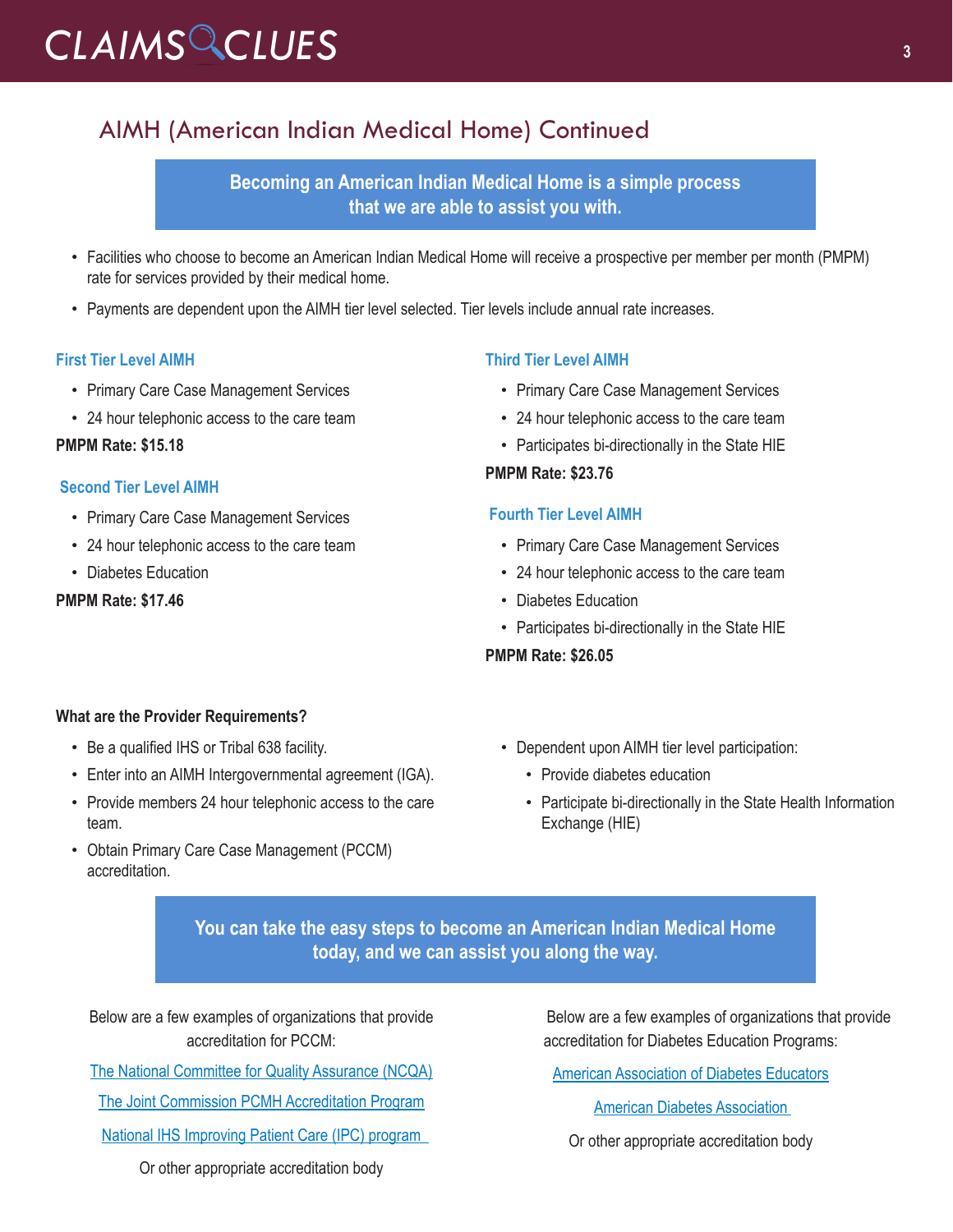### Upcoming Provider Training Sessions

Additional provider training sessions will be posted in May of 2020. For the month of April in 2020, trainings are being offered on an ad hoc basis, or until the State's Declaration of Emergency regarding COVID-19 has expired.

| Discussion of policy updates, changes, or challenges AHCCCCS and the IHS   |
|----------------------------------------------------------------------------|
| This Quarterly forum will be held using Zoom or Google Hangouts Meet only. |
|                                                                            |

### Claim Dispute Process – Office of Administrative Legal Services

### **GENERAL INFORMATION**

Providers should exhaust all authorized processing procedures before filing a claim dispute with the AHCCCS Office of Administrative Legal Services (OALS). It is recommended that providers follow these guidelines before filing a claim dispute.

If the provider has not received a Remittance Advice identifying the status of the claim, the provider should utilize AHCCCS Online at [www.azahcccs.gov](http://www.azahcccs.gov) to view the claim's status to determine whether the claim has been received and processed.

Once at the website home page, click on the icon for Plans/ Providers (blue tab at top of the screen). A link on the Provider Website (AHCCCS Online) allows providers to create an account so that they can check the status of their claims.

Providers should allow 14 days following claim submission before inquiring about a claim. However, providers should inquire well before 6 months from the date of service because of the initial claim submission time frame and the time frame for filing a claim dispute.

If a claim is pending in the AHCCCS claims processing system, a claim dispute will not be investigated until the claim is paid or denied. A delay in processing a claim by the AHCCCS Administration may be cause for OALS to entertain a claim dispute on a pended claim provided all claim dispute deadlines are met.

If the provider has exhausted all authorized processing procedures and still has a disputed claim, the provider has the right to file a claim dispute with OALS.

### **TIME LIMITS FOR FILING A DISPUTE**

A provider must institute any claim dispute challenging the claim denial or adjudication within 12 months from the ending date of service; the date of a member's eligibility posting; or, for a hospital inpatient claim, within 12 months from the date of discharge; or within 60 days after the date of the denial of a timely claim submission, whichever is later. The date of receipt by OALS is considered the date the claim dispute is filed.

If action is taken on a timely submitted, clean claim fewer than 60 days before the expiration of the 12 month deadline or after the 12 month deadline has passed, the provider will be allowed 60 days from the date of the adverse action to file a claim dispute. The date of the "adverse action" is the status date for the claim as printed on the Remittance Advice.

#### Example:

03/06/2013 Date of service 05/15/2013 Initial claim denied by AHCCCS 12/16/2013 Date of resubmission of denied claim 03/04/2014 Claim is denied by AHCCCS (adverse action date) 03/06/2014 12-month claim dispute deadline (clean claim) 05/05/2014 Special 60-day claim dispute deadline

Because the denial of the claim was less than 60 days from the 12-month deadline, the provider is given 60 days from the date of the adverse action (03/04/2014) to file a claim dispute.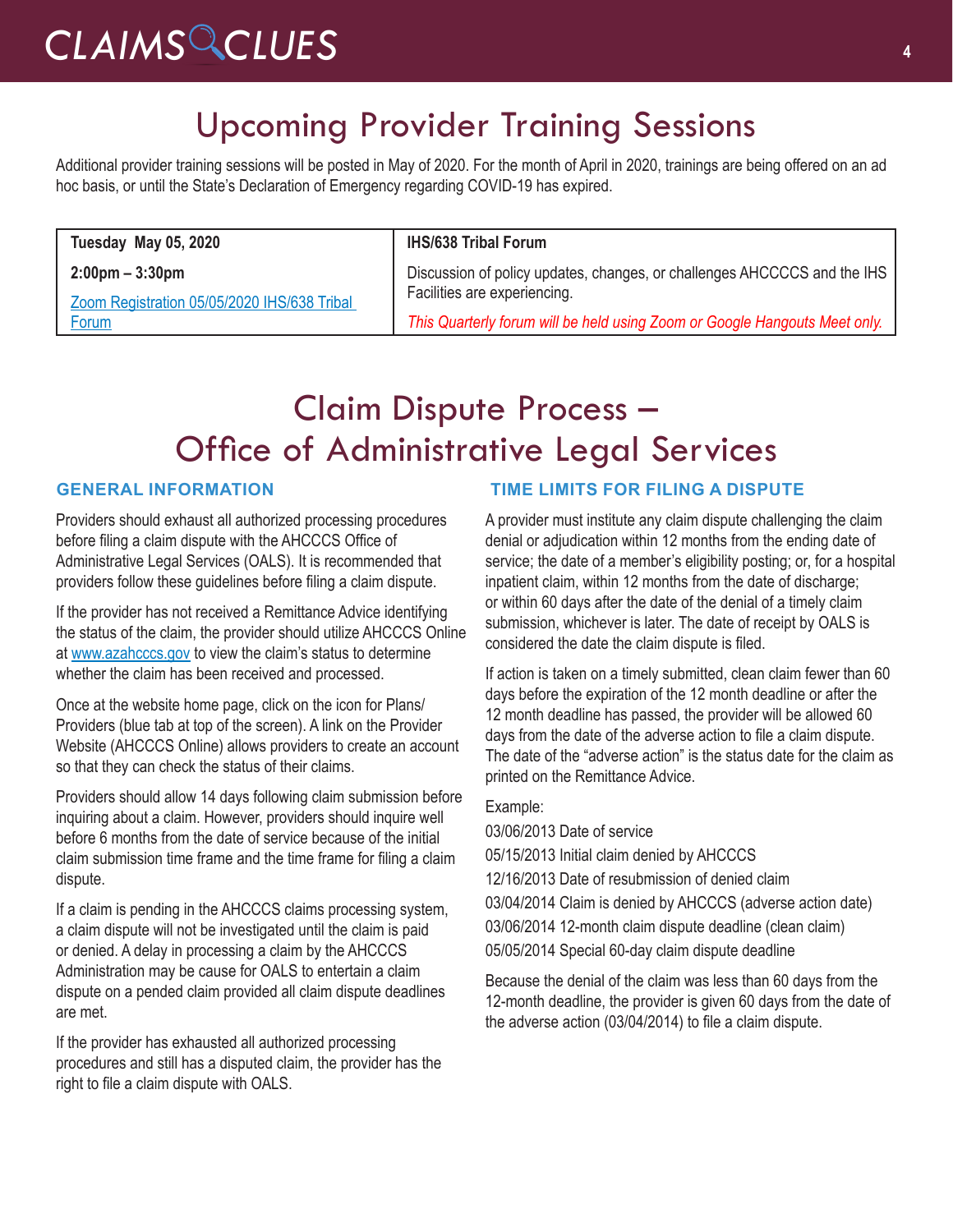### Federal Emergency Service Recipients

AHCCCS provides emergency health care services through the Federal Emergency Services Program (FESP) for qualified and nonqualified aliens, as specified in 8 USC 1611 et seq., who meet all requirements for Title XIX eligibility as specified in the State Plan except for citizenship.

The covered services, limitations and exclusions described in this chapter offer general guidance to providers. Specific information regarding covered services, limitations and exclusions can be found in the [AHCCCS Medical Policy Manual \(AMPM\)](https://www.azahcccs.gov/shared/MedicalPolicyManual/
) available on the AHCCCS website.

Any services billed must meet the federal definition of emergency services as defined in federal law within section 1903(v)(3) of the Social Security Act and 42 CFR 440.255 in order for a claim to be considered for reimbursement.

"Emergency medical or behavioral health condition" for a FESP member means a medical condition (including labor and delivery) or a behavioral health condition manifesting itself by acute symptoms of sufficient severity, including extreme pain, such that the absence of immediate medical attention could reasonably be expected to result in:

- 1. Placing the member's health in serious jeopardy;
- 2. Serious impairment to bodily functions;
- 3. Serious dysfunction of any bodily organ or part; or
- 4. Serious physical harm to self or another person (for behavioral health conditions).

Only services that fully meet the federal definition of an emergency medical condition will be covered. Services may be medically necessary, but may not meet this definition for FESP.

Services that do not meet the federal definition of "emergency services" will be manually denied with the informational code MD034 "Emergency Criteria Not Met". Additional information may be found in the [AHCCCS Fee-for-Service Provide manual, Chapter 18](https://www.azahcccs.gov/PlansProviders/Downloads/FFSProviderManual/FFS_Chap18EmergencyServicesProgram.pdf)  [Federal Emergency Services](https://www.azahcccs.gov/PlansProviders/Downloads/FFSProviderManual/FFS_Chap18EmergencyServicesProgram.pdf).

### Medicare Savings Programs

### **FEE-FOR-SERVICE MEDICARE SAVINGS PROGRAMS**

There are three Medicare Savings Programs:

### **Specified Low-Income Medicare Beneficiary (SLMB) Program**

### **AHCCCS SLMB-PART B BUY-IN**

This Medicare Savings Program pays the member's Medicare Part B premium

### **Qualifications**

- Receiving or eligible for Medicare Part A
- Must be an Arizona resident
- Must be a U.S. Citizen or Medicaid eligible non-citizen
- Must apply for pension, disability or retirement benefit, if available
- Income greater than 100% of the Federal Poverty Level but less than or equal to 120% of the Federal Poverty Level

AHCCCS SLMB-PART B BUY-IN is strictly a Medicare Savings Program that pays Medicare Part B premium. No claim payments are done by AHCCCS Administration.

### **Qualified Individual (QI) Program**

### **AHCCCS QI1-PART B BUY-IN**

This Medicare Savings Program pays the member's Medicare Part B premium.

### **Qualifications**

- Receiving or eligible for Medicare Part A
- Must be an Arizona resident
- Must be a U.S. Citizen or Medicaid eligible non-citizen
- Must apply for pension, disability or retirement benefit, if available
- Income greater than 120% of the Federal Poverty Level but less than or equal to 135% of the Federal Poverty Level
- QI is not available if one qualifies for other Medicaid Title XIX services

AHCCCS QI1-PART B BUY-IN is strictly a Medicare Savings Program that pays Medicare Part B premium. No claim payments are done by AHCCCS Administration.